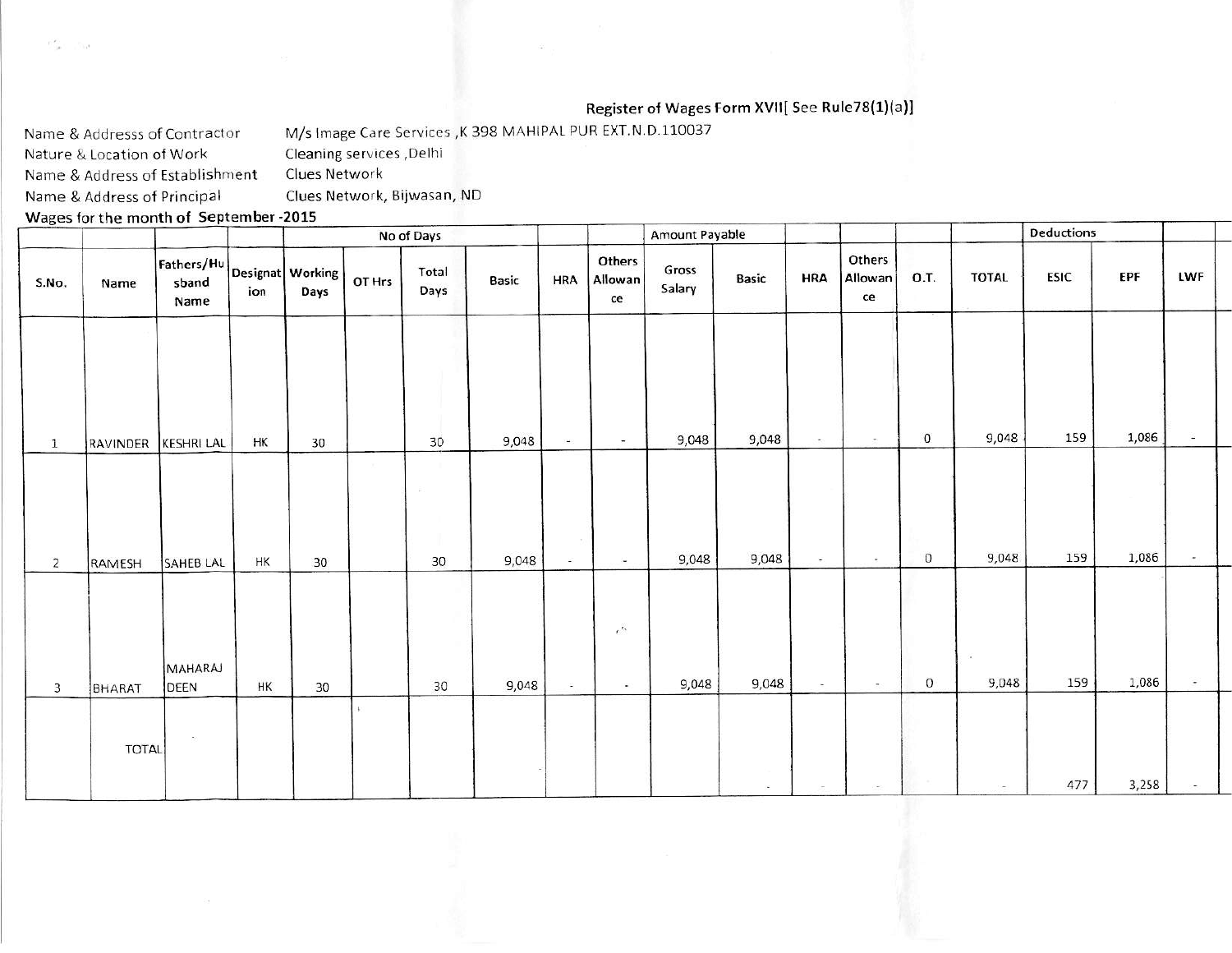| Contract Labour (Reg. & Abo.) Central Rule, 1971<br><b>CRANT</b> |                                |                                               |     |              |                  |                       |                      |   |            |        | <b>MUSTER</b> | <b>FORM XVI</b><br>[See Rule $78(1)(a)(i)$ ]<br><b>ROLL</b> |                                    |                |                                                                                                                                                                                                                                                                                                                                                                                                                                  |           |    |        |                  |                             |                                    |    |        |  |  |                         |  |          |                                         |  |                                                                                        |                   |     |                                                                                                   |              |
|------------------------------------------------------------------|--------------------------------|-----------------------------------------------|-----|--------------|------------------|-----------------------|----------------------|---|------------|--------|---------------|-------------------------------------------------------------|------------------------------------|----------------|----------------------------------------------------------------------------------------------------------------------------------------------------------------------------------------------------------------------------------------------------------------------------------------------------------------------------------------------------------------------------------------------------------------------------------|-----------|----|--------|------------------|-----------------------------|------------------------------------|----|--------|--|--|-------------------------|--|----------|-----------------------------------------|--|----------------------------------------------------------------------------------------|-------------------|-----|---------------------------------------------------------------------------------------------------|--------------|
|                                                                  |                                | Imagecare Services                            |     |              |                  |                       |                      |   |            |        |               |                                                             |                                    |                |                                                                                                                                                                                                                                                                                                                                                                                                                                  |           |    |        |                  |                             |                                    |    |        |  |  |                         |  |          |                                         |  | Name & Address of est. in/under which contract is carried on M/s College Motwood PW-UQ |                   |     |                                                                                                   |              |
|                                                                  | Name and Address of Contractor | Gali No. 6, Mahipalpur<br>Delhi-110057        |     |              |                  |                       |                      |   |            |        |               |                                                             |                                    |                |                                                                                                                                                                                                                                                                                                                                                                                                                                  |           |    |        |                  |                             |                                    |    |        |  |  |                         |  |          |                                         |  |                                                                                        |                   |     | Name & Address of Principal Employer m/s ( In es network protited, Plet 110-648, Big Western 11). |              |
|                                                                  |                                | Nature and location of work Cleaning Services |     |              |                  |                       |                      |   |            |        |               |                                                             |                                    |                |                                                                                                                                                                                                                                                                                                                                                                                                                                  |           |    |        |                  |                             |                                    |    |        |  |  |                         |  |          |                                         |  |                                                                                        |                   |     | for the month of <i>September</i> 205                                                             |              |
| $\mathbf{S} \mathbf{I}$<br>No.                                   | Name of workmen                | Father's/Husband's<br>Name                    | Ser | $\mathbf{1}$ | $\overline{2}$   | $\overline{3}$        | $\mathbf{4}$         |   | $5 \mid 6$ | $\tau$ | 8             | 9                                                           | $10 \mid 11$                       |                |                                                                                                                                                                                                                                                                                                                                                                                                                                  | 2         | 13 |        |                  |                             |                                    | 18 | 19     |  |  |                         |  |          | $20$   21   22   23   24   25   26   27 |  | $28 \mid 29 \mid 30 \mid 31$                                                           |                   |     | Remarks                                                                                           |              |
|                                                                  |                                |                                               |     | $\rho$       | $\left  \right $ | $\rho$                |                      | P |            | p      |               |                                                             | $\rho$ $\rho$ $\rho$ $\rho$        |                |                                                                                                                                                                                                                                                                                                                                                                                                                                  | $\varrho$ |    |        |                  |                             | $\rho$ $\rho$ $\rho$ $\rho$ $\rho$ |    | A      |  |  | $\mathcal{F}$           |  | $ \rho $ |                                         |  | $p \mid p$                                                                             | $\overline{\rho}$ |     | 30 <sup>1</sup>                                                                                   |              |
|                                                                  | Ronvarder                      | Keshz' lal                                    |     | $\rho$       | $\rho$           | $\rho$                | $p \rho$             |   |            |        |               |                                                             | $\rho$ $\rho$ $\rho$ $\rho$ $\rho$ |                |                                                                                                                                                                                                                                                                                                                                                                                                                                  | $\rho$    |    |        | $\rho \mid \rho$ |                             | p p                                |    | $\rho$ |  |  |                         |  |          | $p$ $p$ $p$ $p$ $p$                     |  | $A \rho P$                                                                             |                   |     | $\Im \circ$                                                                                       |              |
|                                                                  | 9. Ramosn                      | saheblal                                      |     |              |                  |                       |                      |   |            |        |               |                                                             |                                    |                |                                                                                                                                                                                                                                                                                                                                                                                                                                  |           |    |        |                  |                             |                                    |    |        |  |  |                         |  |          |                                         |  | p p                                                                                    |                   |     | 30                                                                                                |              |
|                                                                  | 3 Brower                       | monhamandeem                                  |     |              | $\rho  \rho $    |                       | $\rho$ $\rho$ $\rho$ |   |            |        | $\rho \rho$   |                                                             | $\sqrt{P}$                         | $\overline{P}$ |                                                                                                                                                                                                                                                                                                                                                                                                                                  | $\rho$    |    | $\rho$ |                  | $\rho$ $\rho$               | $\rho$                             |    | p      |  |  | $P$ $P$ $P$ $P$ $A$ $P$ |  |          |                                         |  |                                                                                        |                   |     |                                                                                                   |              |
|                                                                  |                                |                                               |     |              |                  |                       |                      |   |            |        |               |                                                             |                                    |                |                                                                                                                                                                                                                                                                                                                                                                                                                                  |           |    |        |                  |                             |                                    |    |        |  |  |                         |  |          |                                         |  |                                                                                        |                   |     |                                                                                                   | $\mathbb{E}$ |
|                                                                  |                                | $\overline{R}$                                |     |              |                  |                       |                      |   |            |        |               |                                                             |                                    |                |                                                                                                                                                                                                                                                                                                                                                                                                                                  |           |    |        |                  |                             |                                    |    |        |  |  |                         |  |          |                                         |  |                                                                                        |                   |     | 学校大夫                                                                                              |              |
|                                                                  |                                |                                               |     |              |                  |                       |                      |   |            |        |               |                                                             |                                    |                |                                                                                                                                                                                                                                                                                                                                                                                                                                  |           |    |        |                  |                             |                                    |    |        |  |  |                         |  |          |                                         |  |                                                                                        |                   |     |                                                                                                   |              |
|                                                                  |                                |                                               |     |              |                  |                       |                      |   |            |        |               |                                                             |                                    |                |                                                                                                                                                                                                                                                                                                                                                                                                                                  |           |    |        |                  |                             |                                    |    |        |  |  |                         |  |          |                                         |  |                                                                                        |                   |     |                                                                                                   |              |
|                                                                  |                                |                                               |     |              |                  |                       |                      |   |            |        |               |                                                             |                                    |                |                                                                                                                                                                                                                                                                                                                                                                                                                                  |           |    |        |                  |                             |                                    |    |        |  |  | Ш                       |  |          |                                         |  |                                                                                        |                   |     |                                                                                                   |              |
|                                                                  |                                |                                               |     |              |                  |                       |                      |   |            |        |               |                                                             |                                    |                |                                                                                                                                                                                                                                                                                                                                                                                                                                  |           |    |        |                  |                             |                                    |    |        |  |  |                         |  |          |                                         |  |                                                                                        |                   |     |                                                                                                   |              |
|                                                                  |                                |                                               |     |              |                  |                       |                      |   |            |        |               |                                                             |                                    |                |                                                                                                                                                                                                                                                                                                                                                                                                                                  |           |    |        |                  |                             |                                    |    |        |  |  |                         |  |          |                                         |  |                                                                                        |                   |     |                                                                                                   |              |
|                                                                  |                                |                                               |     |              |                  |                       |                      |   |            |        |               |                                                             |                                    |                |                                                                                                                                                                                                                                                                                                                                                                                                                                  |           |    |        |                  |                             |                                    |    |        |  |  |                         |  |          |                                         |  |                                                                                        |                   |     |                                                                                                   |              |
|                                                                  |                                |                                               |     |              |                  |                       |                      |   |            |        |               |                                                             |                                    |                |                                                                                                                                                                                                                                                                                                                                                                                                                                  |           |    |        |                  |                             |                                    |    |        |  |  |                         |  |          |                                         |  |                                                                                        |                   |     |                                                                                                   |              |
|                                                                  |                                |                                               |     |              |                  |                       |                      |   |            |        |               |                                                             |                                    |                |                                                                                                                                                                                                                                                                                                                                                                                                                                  |           |    |        |                  |                             |                                    |    |        |  |  |                         |  |          |                                         |  |                                                                                        |                   |     |                                                                                                   |              |
|                                                                  |                                |                                               |     |              |                  |                       |                      |   |            |        |               |                                                             |                                    |                |                                                                                                                                                                                                                                                                                                                                                                                                                                  |           |    |        |                  |                             |                                    |    |        |  |  |                         |  |          |                                         |  |                                                                                        |                   |     |                                                                                                   |              |
|                                                                  |                                |                                               |     |              |                  |                       |                      |   |            |        |               |                                                             |                                    |                |                                                                                                                                                                                                                                                                                                                                                                                                                                  |           |    |        |                  |                             |                                    |    |        |  |  |                         |  |          |                                         |  |                                                                                        |                   | - 6 |                                                                                                   |              |
|                                                                  |                                |                                               |     |              |                  | March 1980<br>2010年4月 |                      |   |            |        |               |                                                             |                                    |                |                                                                                                                                                                                                                                                                                                                                                                                                                                  |           |    |        | - Br             |                             |                                    |    |        |  |  |                         |  |          |                                         |  |                                                                                        |                   |     |                                                                                                   |              |
|                                                                  |                                |                                               |     |              |                  | <b>KING</b>           |                      |   |            |        |               |                                                             |                                    |                | $\frac{1}{\sqrt{2\pi}}\left(\frac{1}{\sqrt{2\pi}}\right)^{2}=\frac{1}{\sqrt{2\pi}}\left(\frac{1}{\sqrt{2\pi}}\right)^{2}=\frac{1}{\sqrt{2\pi}}\left(\frac{1}{\sqrt{2\pi}}\right)^{2}=\frac{1}{\sqrt{2\pi}}\left(\frac{1}{\sqrt{2\pi}}\right)^{2}=\frac{1}{\sqrt{2\pi}}\left(\frac{1}{\sqrt{2\pi}}\right)^{2}=\frac{1}{\sqrt{2\pi}}\left(\frac{1}{\sqrt{2\pi}}\right)^{2}=\frac{1}{\sqrt{2\pi}}\left(\frac{1}{\sqrt{2\pi}}\right$ |           |    |        |                  | $\mathcal{L} = \mathcal{L}$ |                                    |    |        |  |  |                         |  |          | and the state of the state of the       |  |                                                                                        |                   |     |                                                                                                   |              |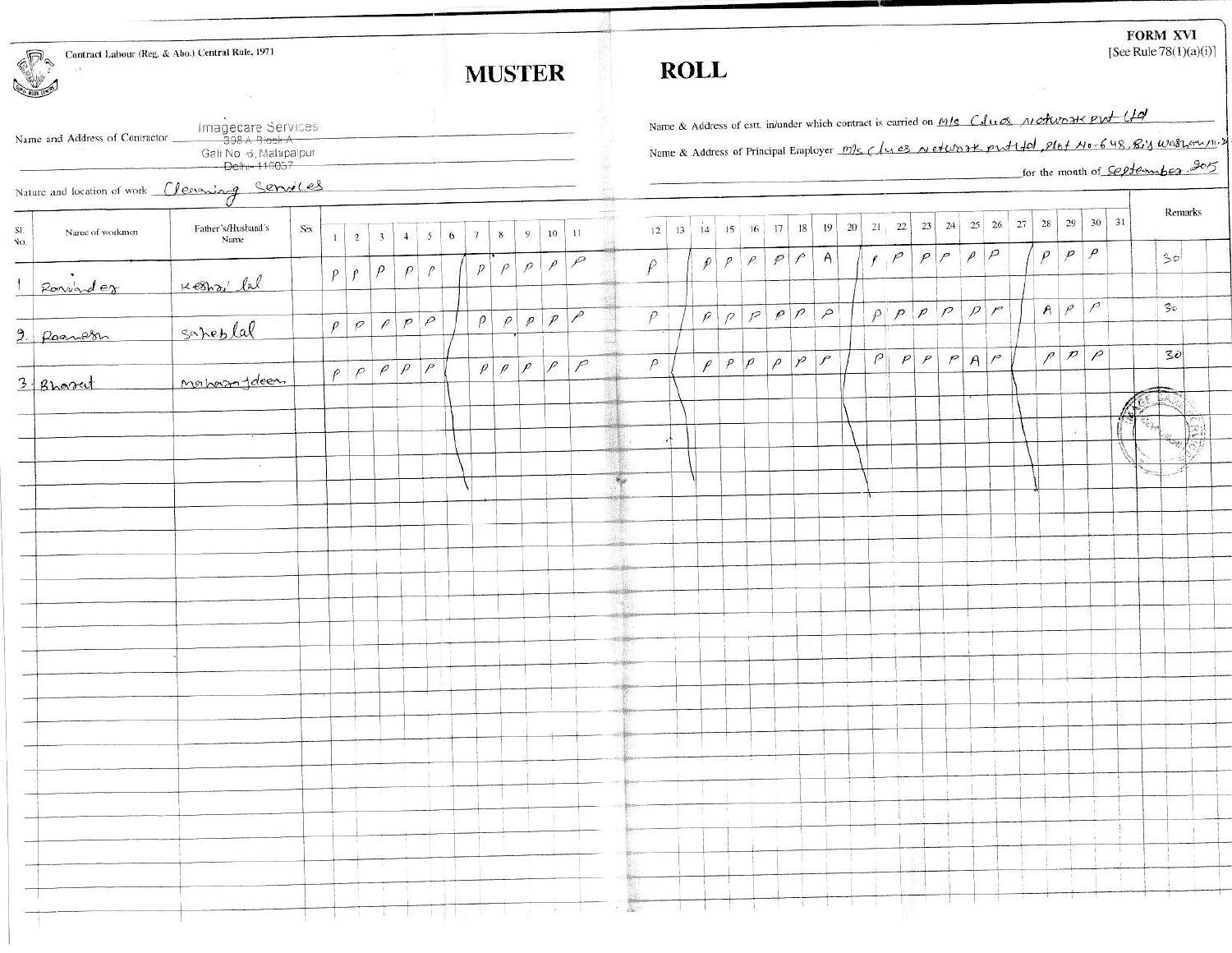## Register of Wages Form XVII[ See Rule78(1)(a)]

M/s Image Care Services , K 398 MAHIPAL PUR EXT.N.D.110037 Name & Addresss of Contractor

Cleaning services , Delhi Nature & Location of Work

Name & Address of Establishment Clues Network

Name & Address of

 $\bar{b}$ 

Clues Network, Okhla, P-I, ND

Wages for the month of September -2015

| $\sim$         |               |                             |                 |                                              | No of Days    |       |                |                         | <b>Amount Payable</b> |              |            |                           |             |              | Deductions  |       |               |                      |
|----------------|---------------|-----------------------------|-----------------|----------------------------------------------|---------------|-------|----------------|-------------------------|-----------------------|--------------|------------|---------------------------|-------------|--------------|-------------|-------|---------------|----------------------|
| S.No.          | Name          | Fathers/Hu<br>sband<br>Name | Designa<br>tion | Working $\vert_{\text{OT Hrs}}\vert$<br>Days | Total<br>Days | Basic | HRA            | Others<br>Allowa<br>nce | Gross<br>Salary       | <b>Basic</b> | <b>HRA</b> | Others<br>Allowanc<br>e   | O.T.        | <b>TOTAL</b> | <b>ESIC</b> | EPF   | LWF           | Tot                  |
|                |               |                             |                 |                                              |               | 9,048 | $\overline{a}$ | $\sim$                  | 9,048                 | 9,048        | $\sim$     | <b>COL</b>                | $\mathbf 0$ | 9,048        | 159         | 1,086 | $\sim$        | 1,                   |
| $\mathbf{1}$   | <b>VISHAL</b> |                             | HK              | 30                                           | 30            |       |                |                         |                       |              |            |                           |             |              |             |       |               |                      |
| $\overline{z}$ | LAKSHMAN BABU | PREM                        | HK              | 30                                           | 29            | 9,048 | $\sim$         | $\sim$                  | 9,048                 | 8,746        | $\sim$     | $\langle \hat{m} \rangle$ | $\circ$     | 8,746        | 154         | 1,050 | $\frac{1}{2}$ | <b>COLLEGE</b><br>1, |
|                |               |                             |                 |                                              |               |       |                |                         |                       |              |            |                           |             |              |             |       |               |                      |
|                | <b>TOTAL</b>  |                             |                 |                                              |               |       |                |                         |                       |              | $\sim$     |                           |             | $\sim$       | 313         | 2,136 | S.            | 2,                   |